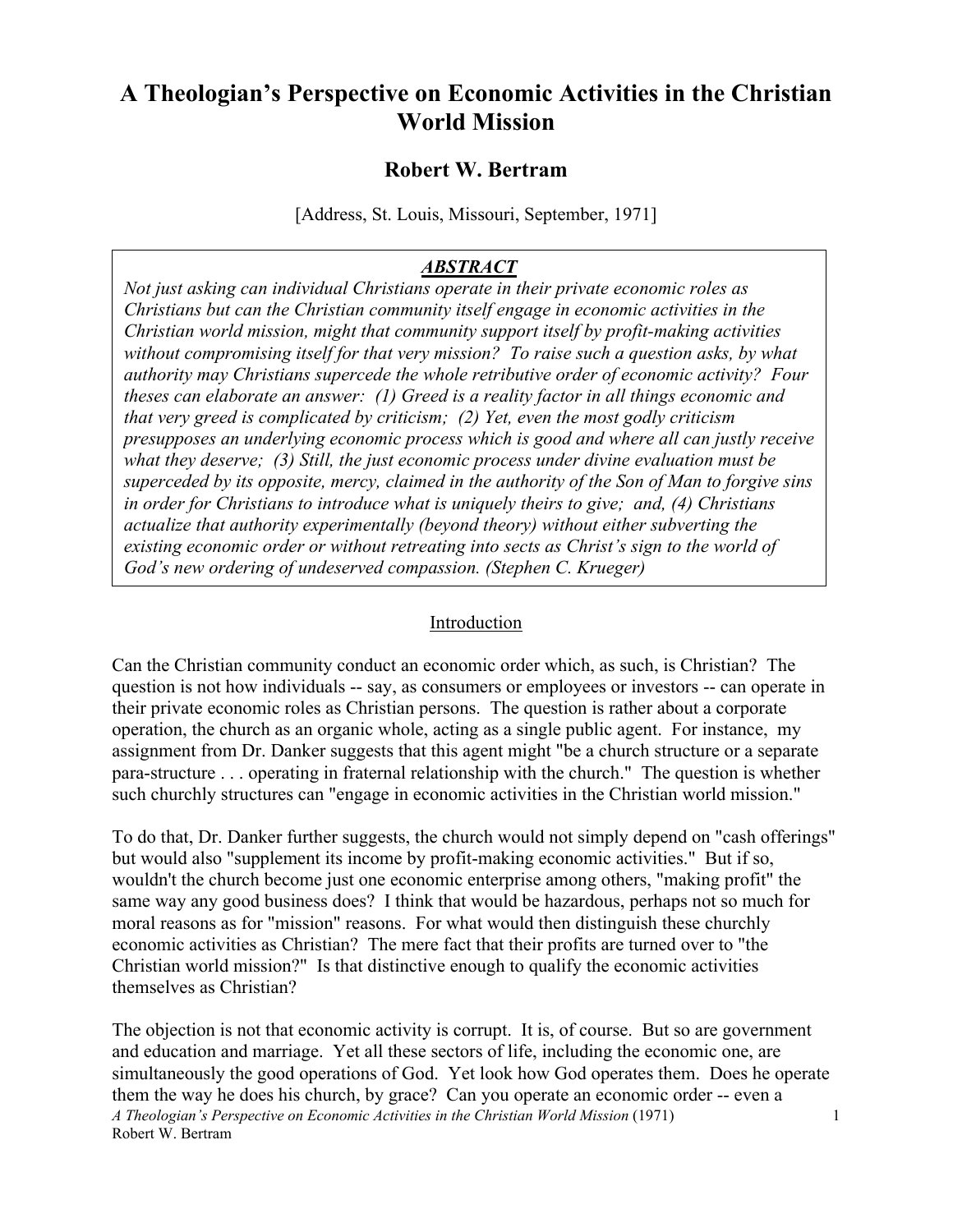churchly, mini-economic order -- by grace? Still, wouldn't that be essential? If these churchly economic activities are to act out the Christian world mission, they ought to be more by far than merely left-handed means for getting that mission financed. Rather they ought to pantomime that mission's own uniqueness, God's mercy in Christ. By the very way these structures would accumulate wealth ("make profit") they would have to signify how God in Christ gives people not what they have coming to them but gives them everything gratis. Can even the church do economics that way? Especially so, since the mission church is but a tiny minority and the vast economic environment on which it would have to depend operates by quite different, "alien" rules. If these alien rules happen also to be God's own, who is the church to tamper with them? Can there be, this side of the final glory, an economic order *sola gratia*? But can a church business which operates with any other rule still look like and be the Christian world mission? The problem is indeed theological, not to mention overwhelming.

One way to keep this unwieldy problem at least minimally manageable is to concentrate on just a few biblical texts. Why not choose texts which are generally familiar, as the old epistle lessons from the churchyear are? One such text, from the epistle lesson for the third Sunday after Pentecost, is at the time of this writing still fresh in the memory: "But if anyone has the world's goods and sees his brother in need, yet closes his heart against him, how does the love of God abide in him?" (I John 3: 17). Another similar text comes from the epistle lesson for the very week in which our conference occurs, the twentieth week after Pentecost; "Let the thief no longer steal, but rather let him labor, doing honest work with his hands, so that he may be able to give to those in need." (Ephesians 4: 28).

The intention here is not to press these texts literalistically as though they exhausted verbatim the whole of the Christian economic ethos. Obviously there is more to the Christian community's ethos which is economic than merely doing honest work and sharing with the needy. And there is more to the community's economic ethos which is Christian than mere exhortation. Still, these texts do harbor far-ranging implications well beyond their explicit prescriptions. These snippets of apostolic paraenesis are concrete universals, reflecting broad assumptions about the economic order generally and about the apostolic community's relation to that order.

What follows are four theses, each with its own series of elaborations. First, greed is a reality factor in economic activity, also in the economic activity of the Christian community; and apostolic injunctions against such greed, because they imply criticism of it, evoke resistance and still subtler forms of greed -- greed complicated by criticism. Second, the apostolic admonitions presuppose also an underlying economic process which is good -- good, if only because it is that process which greed is damaging; and that economic order -- where men get and give what is deserved, all by an elaborate process of critical evaluation --is likewise a fact of life, as factual as greed is, and not just a moral ideal. Third, since economic man gets as he is entitled to get, reflecting how he is constantly under divine evaluation, any attempt to supercede that critical order by its opposite, sheer mercy, requires the highest possible authorization -- which is exactly what Christians claim to have by virtue of "the Son of Man's authority upon earth to forgive sin." Fourth, whether the Christian community can actualize its authority for non- retributive, noncritical action also in economic life, whether it can do so either without subverting the Creator's existing economic processes or without retreating into economic sects, is I think answerable not theoretically but only experimentally.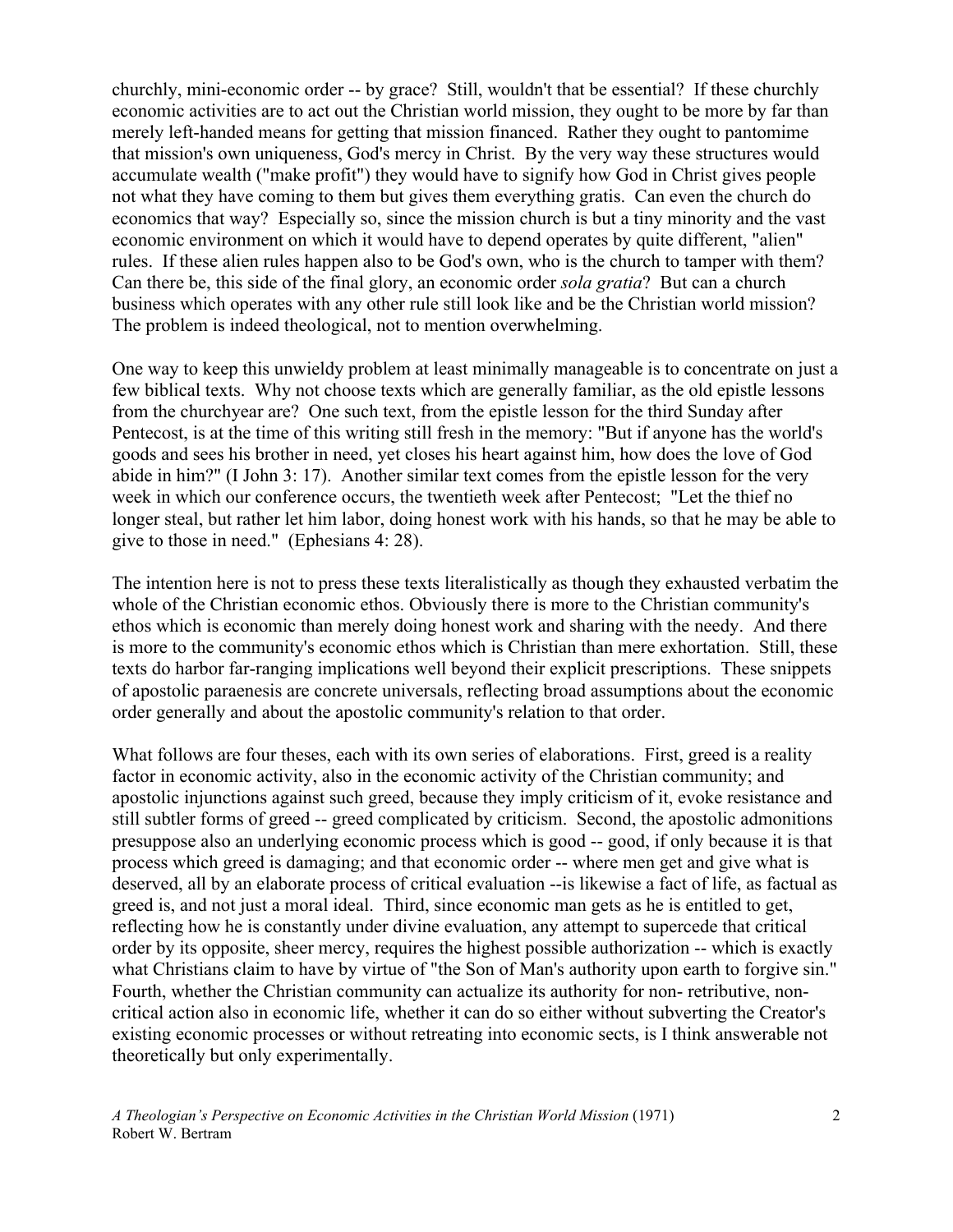First Thesis. Greed is a reality factor in economic activity, also in the economic activity of the Christian community; and apostolic injunctions against such greed, because they imply criticism of it, evoke resistance and still subtler forms of greed – greed complicated by criticism.

a) One look at our two biblical texts is enough to tell us that there is in their Christian communities, prior to any exhortations or prior to any words at all, an ugly reality situation. There are, behind these apostolic admonitions, real live Christians, who in the Ephesian community are outright thieves (*kleptoon*) and in the Johannine community owners of "the world's goods" (*bion tou kosmou*), in both cases withholding help from those in need.

b) That, alas -- namely, that actual thievery and stinginess -- is itself part of the Christian community's economic ethos. Real sin is as much a part of that community's ethos as the earnest exhortations are which counter it.

c) But do the exhortations even do that? Do they counter the sin, really? Might they not actually worsen it? For the sorry fact of thievery and greed already makes the apostles' exhortations into something considerably more than exhortations, namely, into clearly implied criticism, into judgment. And judgment, by alienating a man and evoking his resistance, can disable him outright from doing the very thing the exhortations are exhorting him to do.

d) For that matter, we may wonder why the apostles' judgments in these cases are not more condemnatory, the situation being as reprehensible as it is. That is an important question, one which theologically demands an explanation and one to which we shall have to return.

e) At any rate, this much has to be said now: The people whom the apostles are here addressing are not morally free. That is, they are not free simply to do what the apostles urge them to do. And why aren't they free to do that? Because what the apostles are doing is not simply urging but also criticizing, and because criticism does not leave a sinful man free but already constricts and paralyzes him the more.

f) He is not, in that supposed "moment of decision" as he considers the apostolic imperative, hovering there in pure neutrality, free to act either one way or the other. And what binds him is not only his past, his accustomed thievery or the addiction to his wealth, but worse than that: this very imperative binds him which on the contrary is supposed to start him on a new future. It paralyzes him by its implicit accusation.

g) Oh, the imperatives may get him to stop stealing or even to begin sharing, though we should not be too quick to assume that because that prospect is conceivable it is therefore probable. But suppose it were probable. Even so, the problem with this thief or this miser -- precisely his ethical problem - is more abject than explicit thievery or explicit greed. Worse than that, he "closes his heart against" his brother. Will exhortations cure that, especially when they are at the same time really thinly veiled accusations? Still less likely, will they make "the love of God abide in him?" What if those judgmental exhortations would extort from him some new show of generosity. Might that not disguise more deceptively than ever his inner atheism and heartlessness? Isn't that conceivable? Even probable?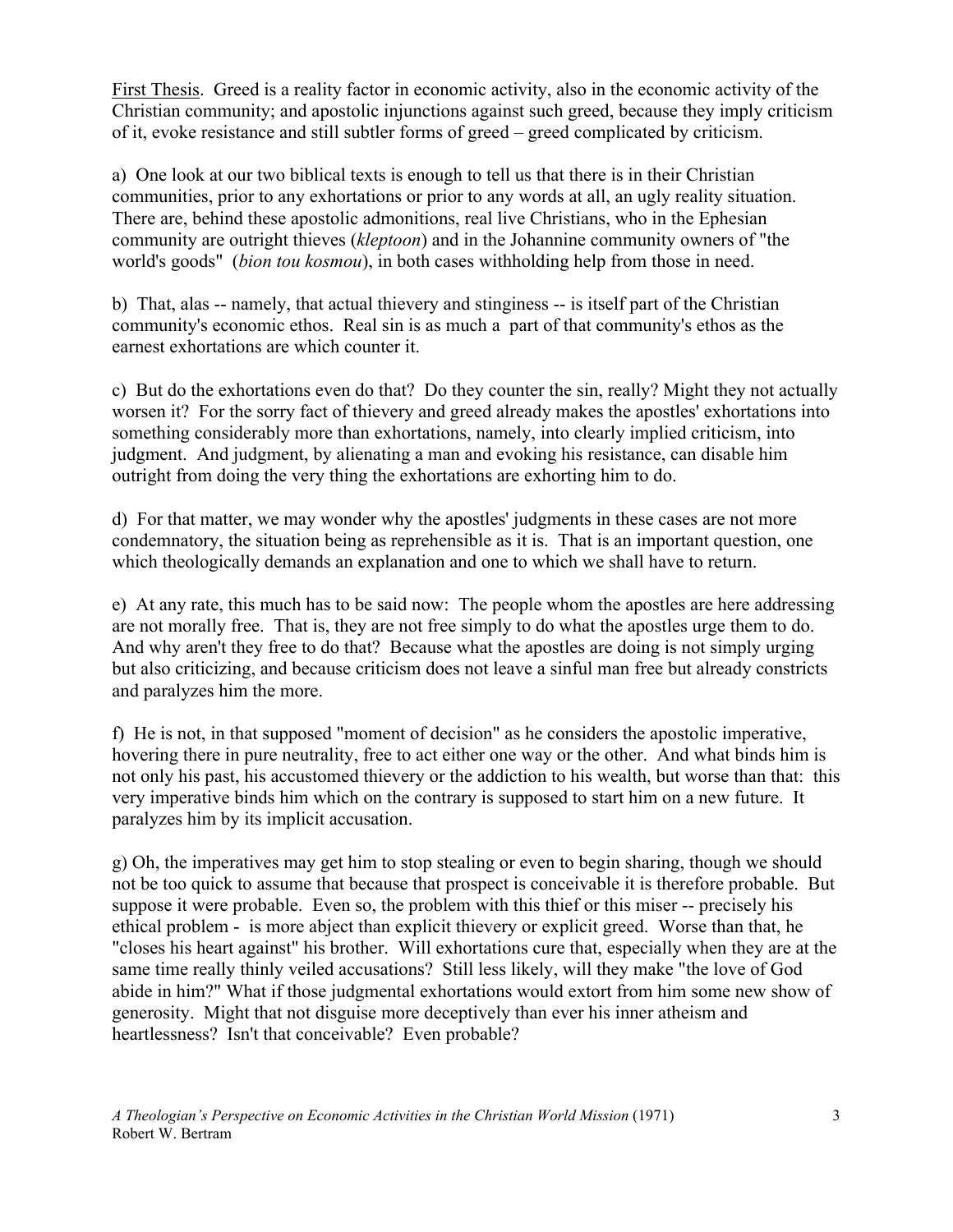h) Still, aren't these ugly realities -- both the *de facto* stinginess and its worsening under criticism -- constant components of Christian economic ethos? It would be fatuous to reserve the adjective "Christian" to only such ideal behavior as seems to be extolled in apostolic paraenesis, and to ignore those human realities which directly occasion that paraenesis -- consigning such embarrassments to, say, "non-Christian" ethos. Christian ethos ought not be simply equated with good behavior, flattering as that might be.

i) The flattery is only slightly more subtle when we pretend that Christian ethos is but one moment after another of free decision-making. 'As though the very demands upon us, being judgmental as they are, did not already prejudice our decisions and our chances. 'As though all we needed for right decisions were some moral guidance and sufficient motivation to carry it out. 'As though we didn't need, first of all and continually, to be relieved of the criticism.

j) Christian ethos is the actual ethos of Christians, as that is being actively and immanently evaluated by God and as his ongoing evaluating of it influences their ethos in turn. One dimension of this divine evaluation is judgmental, with the result that Christians too begrudge it -- begrudge both God and brother. But then that grudging result likewise belongs to their ethos, though it is no less Christian of them to strive that it won't. How does Paul say it: "the law begets wrath?"

Second Thesis. The apostolic admonitions presuppose also an underlying economic process which is good -- good, if only because it is that process which greed is damaging; and that economic order -- where men get and give what is deserved, all by an elaborate process of critical evaluation -- is likewise a fact of life, as factual as greed is, and not just a moral ideal.

a) So the apostolic admonitions imply something else -- in addition, that is, to the negative reality of greed-compounded-by-criticism. They imply another whole reality, this time not an evil one but a good one. It is that very reality in fact which thieves and misers violate and in conflict with which they are thieves and misers. Let us call it, at the risk of misunderstanding, "the economic order."

b) This term cries out for at least minimal definition. For aren't we here suggesting that the economic order, in order to be good, must be distinguished from such evil things as greed? But does this square with the facts? Isn't it often enough the very factor of greed which keeps the economic order going at all? How can we then, at least on economic grounds, pretend that greed is evil? Or alternately, if greed is essential to the functioning of the economic order, how can we say the economic order is good?

c) Remember, the way we are using "economic order" in present context is determined by the apostolic paraenesis, not by an empirical study of the economy, at least not directly. The economic order which these passages implicitly affirm is admittedly something less than the de facto economy. It is that economy all right, but with such factors as greed and thievery abstracted from it, as subversive elements in it to be repudiated. Whether or not they are subversive of the existing economic system, (though they might be that too) at least they subvert the "brother in need," "honest work," "the love of God." The fact that the existing economy may "need" greed or even poverty and oppression for its orderly operation only illustrates that mere order, as such, is no absolute good and may well be demonic. Or to put it affirmatively, it

*A Theologian's Perspective on Economic Activities in the Christian World Mission* (1971) Robert W. Bertram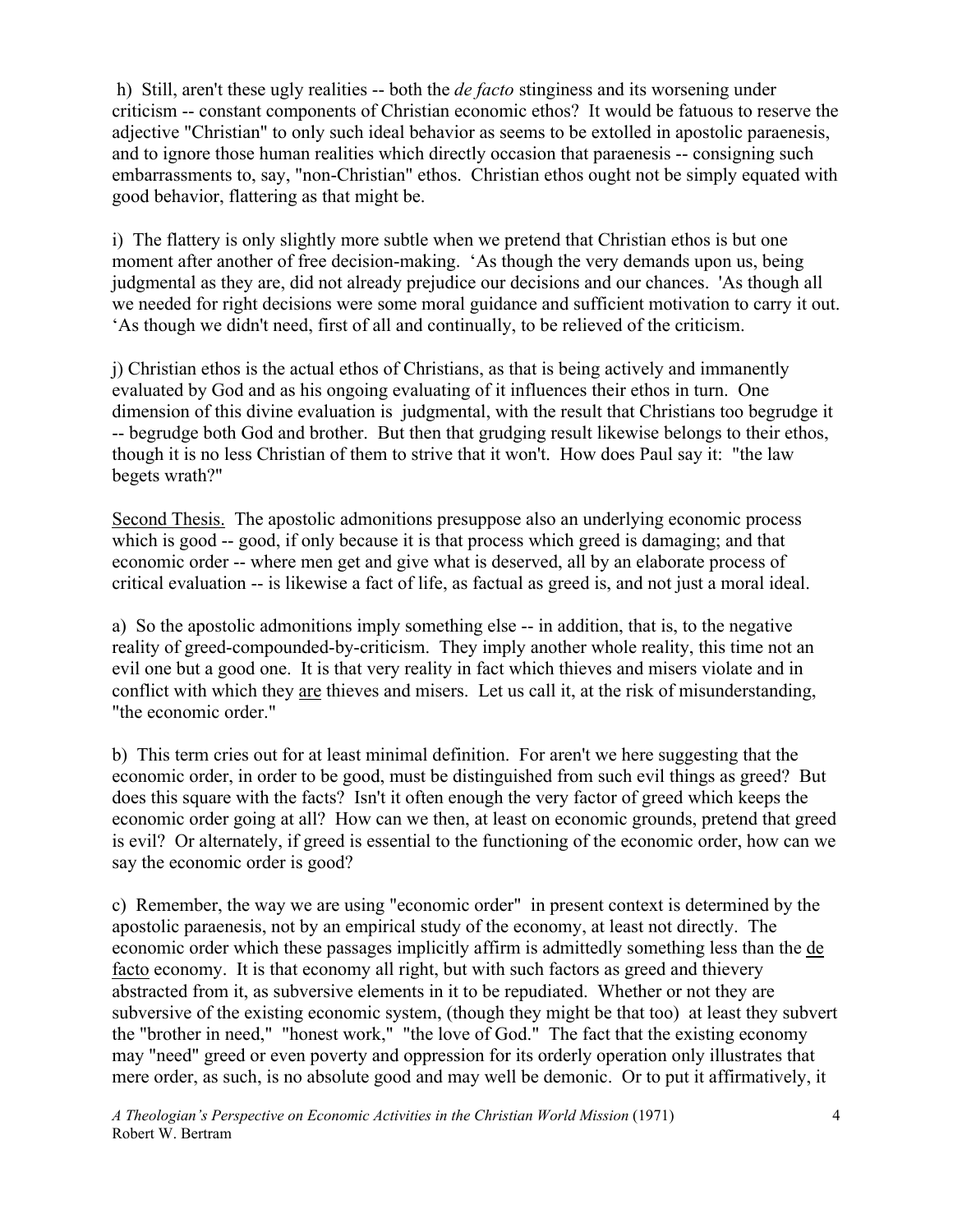illustrates that a resourceful Creator can by his orderings bring good not only from nothing but even from evil.

d) On the other hand, to say that this good and greed-less economic order is inferred from the apostolic paraenesis is not to say however that this order exists only as an ideal, as a wistful blueprint for some perfect "Christian" economy. That is a conclusion, to be sure, which many a quietist, many a resigned idealist is content to draw. No, this valid ordering of economic life is not only something which ought to be but also something which is. It is an actuality, as actual as the predatory greed and the grinding want and the oppression with which it is inextricably intertwined. Whether the one can be distinguished from the other except on Christian trust – and even then, perhaps, often only in principle – is another question. But the sure implication of the texts at hand is that certain economic arrangements are good and are in fact already operative in the economy round about.

e) Such economic arrangements as what? At least three: wherewithal, wealth, work. First, wherewithal. There are those human needs which can only be met and are being met by the "goods of the world," by what we call a "living" (*bion*), the necessities of life, the wherewithal. The apostles simply take for granted that this wherewithal is available. Its availability is a plain, good fact of life, not just a noble imperative. The necessary wherewithal is, if only for the fortunate few, a daily occurrence, so actual that those deprived of it, the starving millions, are the surest to notice it does occur. Second, wealth. Since those who have are to share with those have not, the former must obviously have something to share beyond their own immediate needs, beyond the wherewithal essential for their own existence. We are calling their surplus "wealth." It is gratuitous to say people ought to have wealth. The fact is they do. At least enough of them do, so the apostles are assuming, to be able to share their wealth with others who don't even have the necessary wherewithal. Wherewithal, wealth and thirdly, work. Although a thief too might by his stealing make a living, or even amass surplus wealth beyond his immediate wherewithal, his stealing is what is out of order – out of order, that is, with those other economic arrangements which are good. What is in order is for the thief to stop stealing and instead to "labor" (*kopiatoo*). Getting comes with working. Not only ought it to do so. It does. At least the apostle assumes that the working-getting sequence is a regular enough experience in economic life so that he can recommend it as a realistic expectation for the Ephesian Christian thief. – These three realities of the good economic order – wherewithal, wealth and work – are intricately connected with one another. Together they weave a web of persons and goods and services. One of the essential bonds which holds them together (not merely ought to hold them together but in fact does) is that process by which men get what they are entitled to. Distribution assumes retribution. Wherewithal and wealth accrue to those who work for it. But wealth in turn, hardly an absolute possession, accrues also to those who lack wherewithal, "those in need." It is only when this retributive process breaks down in practice that it has to be shored up with verbal admonitions and, implicitly, with criticism. That critical process reflects a massive activity of personal evaluation of people's deserts and performance. It is God's way, one of God's ways, of getting things done. It is good.

f) Let us reemphasize that this valid economic ordering, though it is inferred from the apostolic admonitions, is not however brought into existence by such admonitions. Nor does it depend upon them for its validity. On the contrary, the admonitions already presuppose that order as a prior given. It is there to begin with. They simply take it for granted and, by their admonishings,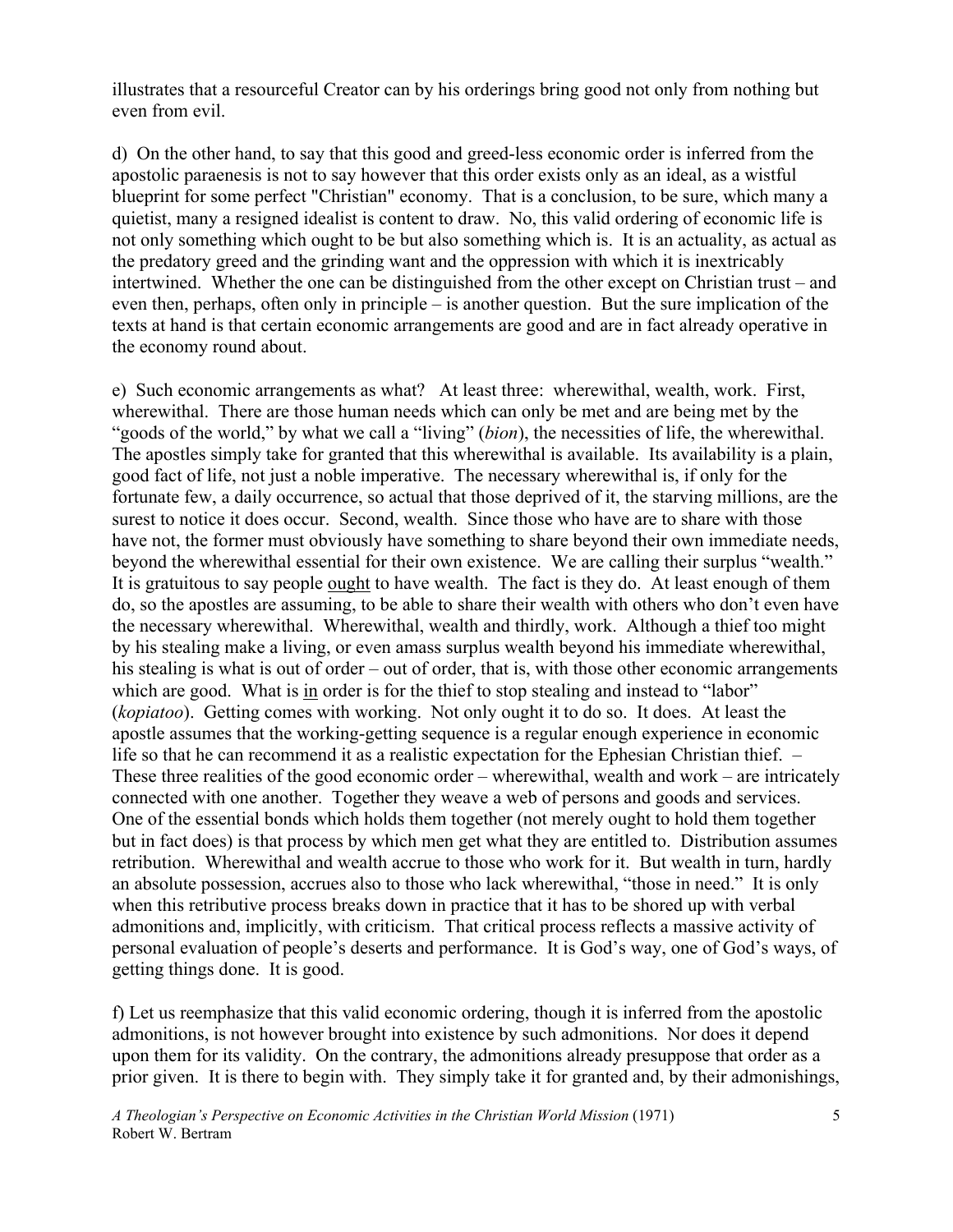reenforce it. Why make a point of that? Because there is a tempting illusion to the contrary. 'As though the very question whether to have economic structures at all, like wherewithal or work or wealth, were primarily a matter for decision, needing perhaps only the right (preferably "Christian") ethical rules. 'As though even the most basic human relationships, like marriage or family or nationality or economic role, are essentially moral responses to some imperative. 'As though we enact these relations by first obeying some admonition, some rule or norm, like "Be fruitful and multiply" or "Fall in love" or "Be born a Smith" or "Grow up an American" or "Consume goods." 'As though the very prescriptions we receive for these situations don't already assume that we are situated within them.

g) The issue here is not between situational ethics and an ethics of rules, between "norm and context." The point rather is that as often as not a "rule" -- for instance, Share your wealth with the needy brother -- assumes from the outset a pre-existing "situation": namely, that I do in fact have a brother, that he is needy and I am wealthy, and that my wealth is in order to his needs. Probably none of those situational factors originated with any decision of mine, or with any rule. Without the situation as it is, the rule would be hypothetical and academic. But given that prior situation, which is but a particular instance of the whole underlying economic ordering, the paraenetic "rule" gives new voice to that ordering, now so sadly muted, and prosecutes its cause out loud.

h) The word "prosecutes" reminds us once again that the apostolic exhortations are not only that -- not only non-prejudicial exhortings -- but also, by implication, criticisms. But that is true likewise of that primordial economic ordering for which the exhortations speak. It too advances criticism. It does that, not first of all through criticisms spoken or written or even with any words at all, but through its own mute processes. Native to these processes is that function of theirs called retribution, that persistent arrangement whereby men, as we say, are to get what is coming to them -- *suum cuique tribuere*. This retributive dimension is not of course unique to economic processes. It pervades all human relationships and every social structure. But in economic transactions the element of retribution is especially vivid. Witness the way theology, in order to dramatize the fact of retribution, borrows some of its most telling metaphors from the economic sector: recompense, reward, redeem. "Forgive us our debts." "The wage of sin is death."

i) For retribution in the theological sense, however, economic retribution does not only provide an analogy. No, God does his own retributing and judging precisely by means of these economic counterparts -- obscurely no doubt but ever so immanently. The latter execute the former, enacting the divine recompense itself through the immanental transactions of buying and selling, earning and losing. Granted, that conclusion is not directly inferable from the empirical data. What for the economist may be nothing more than the natural effect of a cause, a probable outcome of an antecedent condition, a "concomitant variation," for the Christian -- perhaps for the selfsame economist *qua* Christian -- takes on the depth dimension of an ultimate evaluation, an eschatological verdict. At least that is the sort of in-depth retribution inherent in the biblical interpretation of history.

j) Even on this interpretation, however, it isn't as though every worthy economic transaction is neatly balanced by some corresponding cosmic approval, or every unworthy one by disapproval, tit for tat. Such merit-badge individualism falsifies, if nothing else, the facts of economic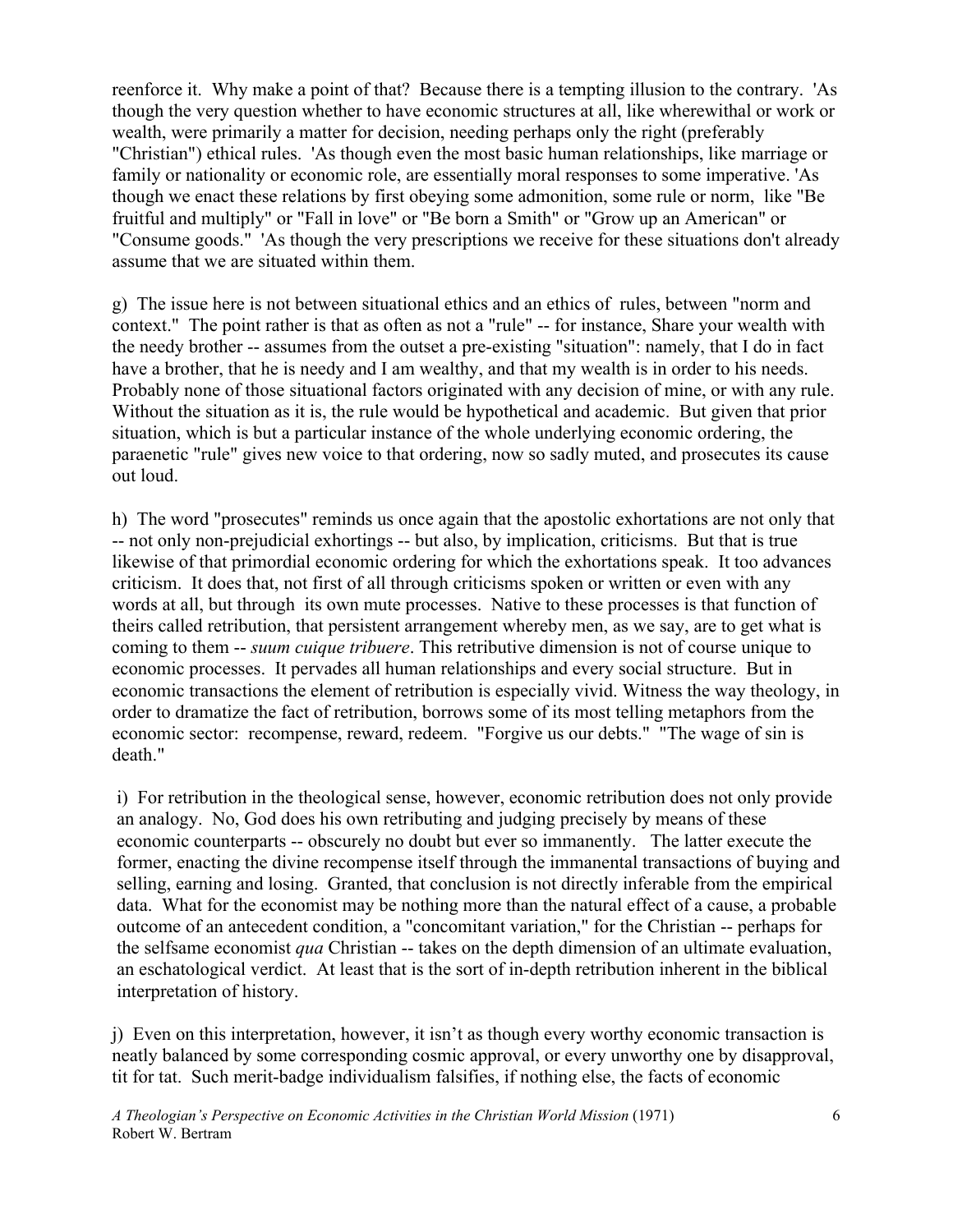history, not to mention the biblical interpretation of it. No, the retribution here is not piecemeal but comprehensive: whole judgment for whole men, for whole economies, for the whole of history.

k) For that matter, why limit retribution to judgment – to judgment, that is, in its negative, punitive forms? Don't the same retributive processes which recompense evil also recompense good? And why is even the former needed except to encourage distributive justice, to promote not adversity but prosperity? Not only is destructive economic behavior punished but also constructive economic behavior is rewarded. Ah, but the very fact that economic man so much as needs such retributive inducements at all – isn't that already a standing criticism of him? That he cannot live without retribution is incriminating evidence that neither can he live with it  $$ genuinely live. In fact, his rewards, his retributively induced prosperity, his very affluence, his institutionalized gluttony, his disproportionate longevity may themselves incriminate him. The youngster who prayed The Lord's Prayer conflating the petitions, "Forgive us our daily bread," committed more than a Freudian slip. Comes now John's rhetorical question about the Christian who keeps more than enough for himself. "How does the love of God abide in him?" But that criticism, with its implication of divine disgust, is not only read into but off of the economic facts, whose internal logic supports the criticism.

Third Thesis. Since economic man gets as he is entitled to get, reflecting how he is constantly under divine as well as human evaluation, any attempt to supersede that critical order by its opposite, sheer mercy, requires the highest possible authorization – which is exactly what Christians claim to have by virtue of "the Son of Man's authority upon earth to forgive sin."

a) The question behind this thesis asks, In the economic ethos of the Christian community is criticism the last word? So it might seem, the moreso since the critical process is not merely the construct of theologians. It is already anticipated in the pre-theological, pre-verbal orderings of economic life, in the way such life has to proceed by retribution. But if this critical process is no more dispensable than the economic order itself is, what then? Or to put the problem theologically, if the divine Word, the ultimate evaluation, is not only verbalized in words but is played out in the most elemental structures and functions of economic existence – then what? Is there, in other words, a saving alternative at least as radical as this pervasive criticism, to trump it and – eventually, at least, and for now bit by bit – to replace it? The Christian faith stands or falls by just that hope.

b) In fact, as perhaps we ought to have admitted long before this, none of the devastating negations we have been making so far could even have been conceded except in the hope for what supercedes them. In the absence of that hope, the negations could hardly be taken seriously (except perhaps by a world-renouncing pessimist), evoking at best – and understandably so – offense and aversion.

c) Still, as we said originally, that was the very reaction which the criticism, whether as verbal paraenesis or as pre-verbal economic retribution, was bound to elicit from the miser and the thief: namely, aversion to criticism and a new and subtler self-justification of their greed. The law does beget wrath. Incrimination intimidates. But not inevitably so. For as we also hinted earlier, this reaction of defensiveness in face of ultimate criticism is a reaction Christians have power to combat, having authority to do so. True, they cannot live without the retributive order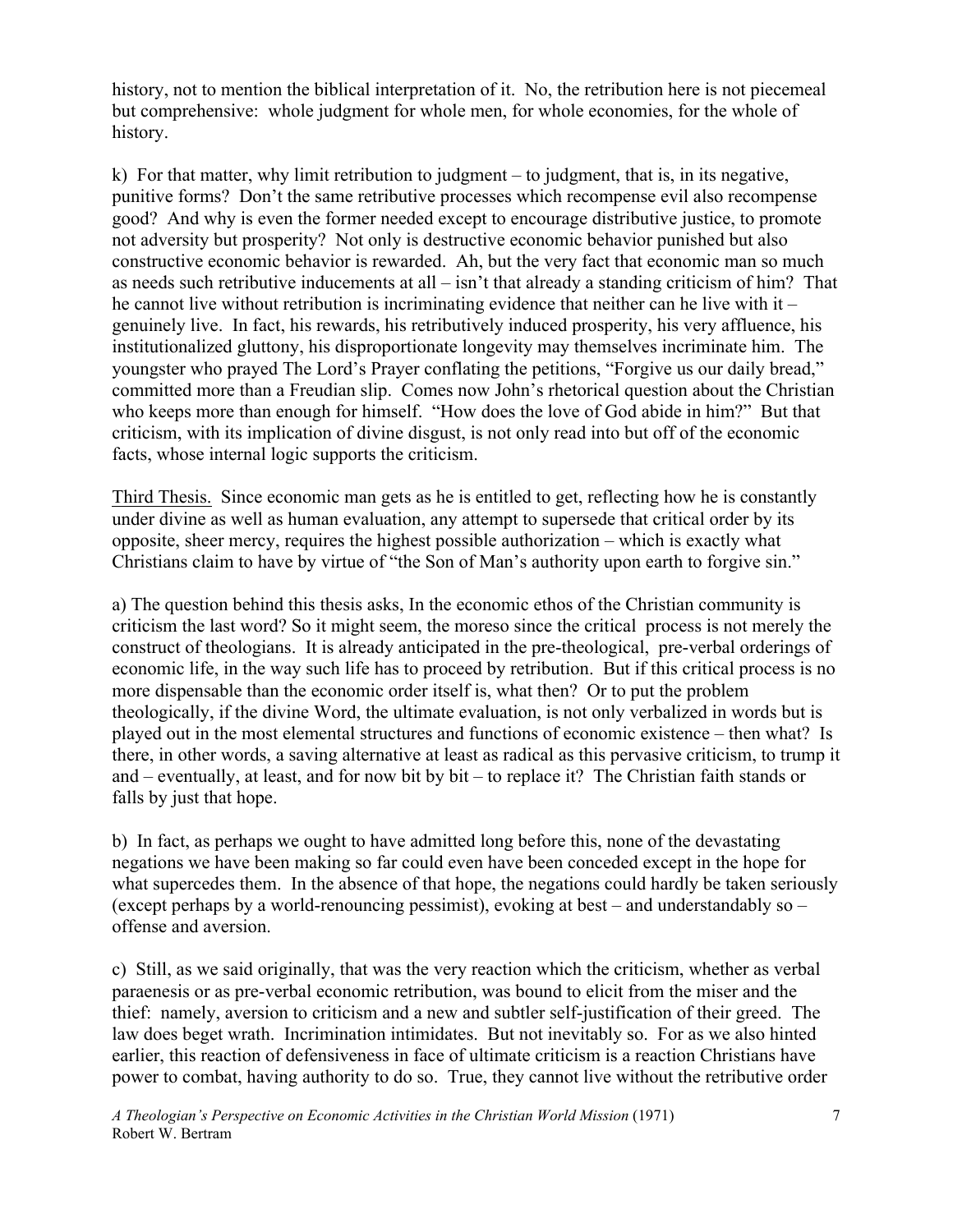or without its incriminations, which continue valid. But they do claim to live with it -- really live. They are not bound to begrudge it, but neither are they bound to grant it the last word.

d) By what right? Their authority, in a word, is that authority which the Son of Man has upon earth to forgive sin. But does he have it? Either he does or he doesn't. In view of that disjunction we had better amend our statement of a moment ago about that hope by which the Christian faith stands or falls. For it isn't the hoping as such, however resolute and heroic, (which it seldom is) which is decisive. What the hoping in turn stands or falls by is this Son of Man. The christological issue is of the essence. Does he indeed have the authority to forgive sin, and to do so "upon earth"? That is, is he authorized to reverse an entire criminate order, at once both eschatological and earthly, both factual and unconditionally valid, and to supersede it by its opposite: forgiveness?

e) The question is not, Was he authorized to demand of men that they forgive one another, on pain of being themselves unforgiven if they don't? He did demand that, too, but that is still retribution. Love thus demanded-- which is still my neighbor's just due -- is not really an alternative to "justice," as Christian ethicists sometimes pretend. That is still only justice, though now in its most stringent requirement, which when refused is justly retributed. No, the question is, Was Jesus authorized to amend even that order of justice, forgiving men for no other reason than that they conceded him that authority, men who themselves had not forgiven?

f) For example, could he forgive a culprit like the Ephesian *kleptoon*? Could he, on his own authority and without fear of being outranked or countermanded, forgive a thief? As his last dying act, one thief he did not forgive and another one, who trusted him, he did. But was the thief's trust justified? Was Jesus' own trust justified? "He trusted him who judges justly." But that One did confirm Jesus' new authority -- not only by words, but characteristically by historic action: by raising him from the dead.

g) His radical authority, thus won "upon earth," boldly extends forgiveness now to a vast motley of beneficiaries right where they are, "upon earth," still very much implicated in the criminate order, in its incriminating processes of wherewithal and work and wealth. They need not contest that order, and not only because its incriminations are of course incontestable, but also because they are free enough not to contest it, entitled as they are to appeal beyond it. Among them, no doubt, are still thieves and misers and who knows what sorts of economic sports -- all of them, as the Pharisees foresaw, bad risks. But that risk, they dare to believe, the Son of Man calculated and vindicated.

h) So here at last is the answer to that question we had wondered about from the beginning: Why do those paraenetic texts we quoted treat the thief and the miser as leniently as they do? Why, if greed is incriminated by the Creator's very order of things and explicitly by his Word, is that criticism now so muted and gentle in these apostolic exhortations? It isn't that the authors, either the Johannine or the Ephesian author, no longer recognize the enduring validity of that criticism. They do indeed, even to the point of insisting that the criticism is nothing less than annihilating for those who have no recourse beyond it. And that, as they warn, is a continuing possibility also for Christians. It is altogether possible for a well-to-do Christian to infer from his greed that the loving God no longer "abides" with him but has abandoned him, with retribution then as the last and only word.

*A Theologian's Perspective on Economic Activities in the Christian World Mission* (1971) Robert W. Bertram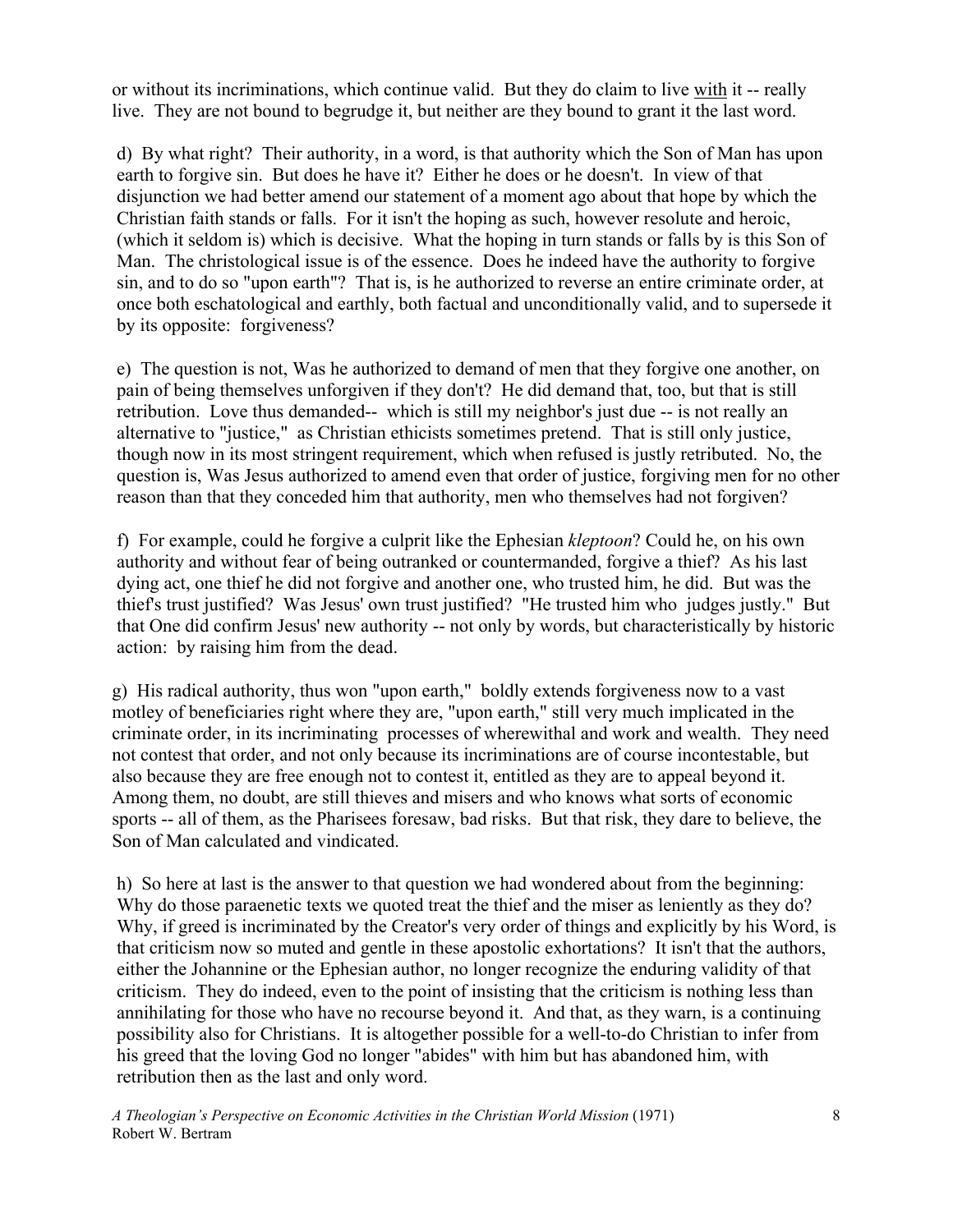i) The fact is, though, that John intimates this rejection only as a possibility, and then only in the form of a question. The criticism is still there, though not as the last word. The miser is still assumed to be within range of the apostle's voice, the forgiving Word, and hence within range of "the love of God." Too, he is still assumed to be within the Christian brotherhood. And the same is assumed of the Ephesian thief. In other words, both are still under the Son of Man's protective "authority upon earth to forgive sins," contrary as that authority may be to the criminate order in which they likewise operate. The struggle to live under both authorities simultaneously, with forgiveness as the decisive one, now actually comes to the surface in words and syntax in the way the apostles formulate their sentences: a prodding question here, a bit of advice there--though now not unto death but unto life. Say it another way: the apostles can risk direct imperatives and at least a gentle rebuke, even with the weak and wayward, in view of the higher authority which liberates these culprit from being defensive. Isn't that The Secret, the mysterion, behind the predominantly constructive tone of apostolic paraenesis?

Fourth Thesis. Whether the Christian community can actualize its authority for non-retributive, non-critical action also in economic life, whether it can do so either without subverting the Creator's existing economic processes or without retreating into economic sects, is I think answerable not theoretically but only experimentally.

a) Is what we have said so far, much as that may be, all there is to the economic ethos of the Christian community: namely, the freedom to live within the criminate order without being driven to further defensiveness and self-justification by its incriminations? Or if the ethos is more than that, is it only this much more: namely, to utilize one's freedom aggressively within this order not only by taking its criticisms in stride but also by heeding its just demands and actively doing them -- doing honest work, sharing with those in need? True, if even that were all the community dared hope for (and many a prudent Christian ethic has not ventured beyond that), that would already be an immensely ambitious hope. All the moreso, if Christian agents in the economic order not only discharged its existing demands but actually advanced its demands and, by one retributive incentive or another, amplified what it exacts most justly of all, peace and mercy. But what is still more than all this, Does the Christian ethos not only free men for the criminate order, to do it justice, but also introduce into that order -- in, with and under it -- a whole new order of its own?

b) If so, might such a new order invade the old one also in its economic sector? Can the Son of Man's "authority to forgive sins" so insinuate itself "upon earth" that the very interactions between wherewithal and work and wealth would themselves be governed, not by recompense and just deserts and appraisals of worth, but by grace alone? That, if you will pardon the pun, is a big order. Still, though such an achievement is not likely, we ought not be too quick to say it is altogether unlikely. It has in fact been attempted from time to time, as the history of the church demonstrates. Christian communities, beginning with the earliest one in Jerusalem, have tried in the Name of Jesus to renounce all right to private property (what we have called "wealth") or, as in the case of mendicant monastic orders, even gainful employment ("work"). Might something like that still be a possibility for the Church today, at least in limited ways?

c) Of course there is that one "order of grace" which the Church has never been without, and cannot be and still be the Church: the mutual sharing of the Gospel and the sacraments, the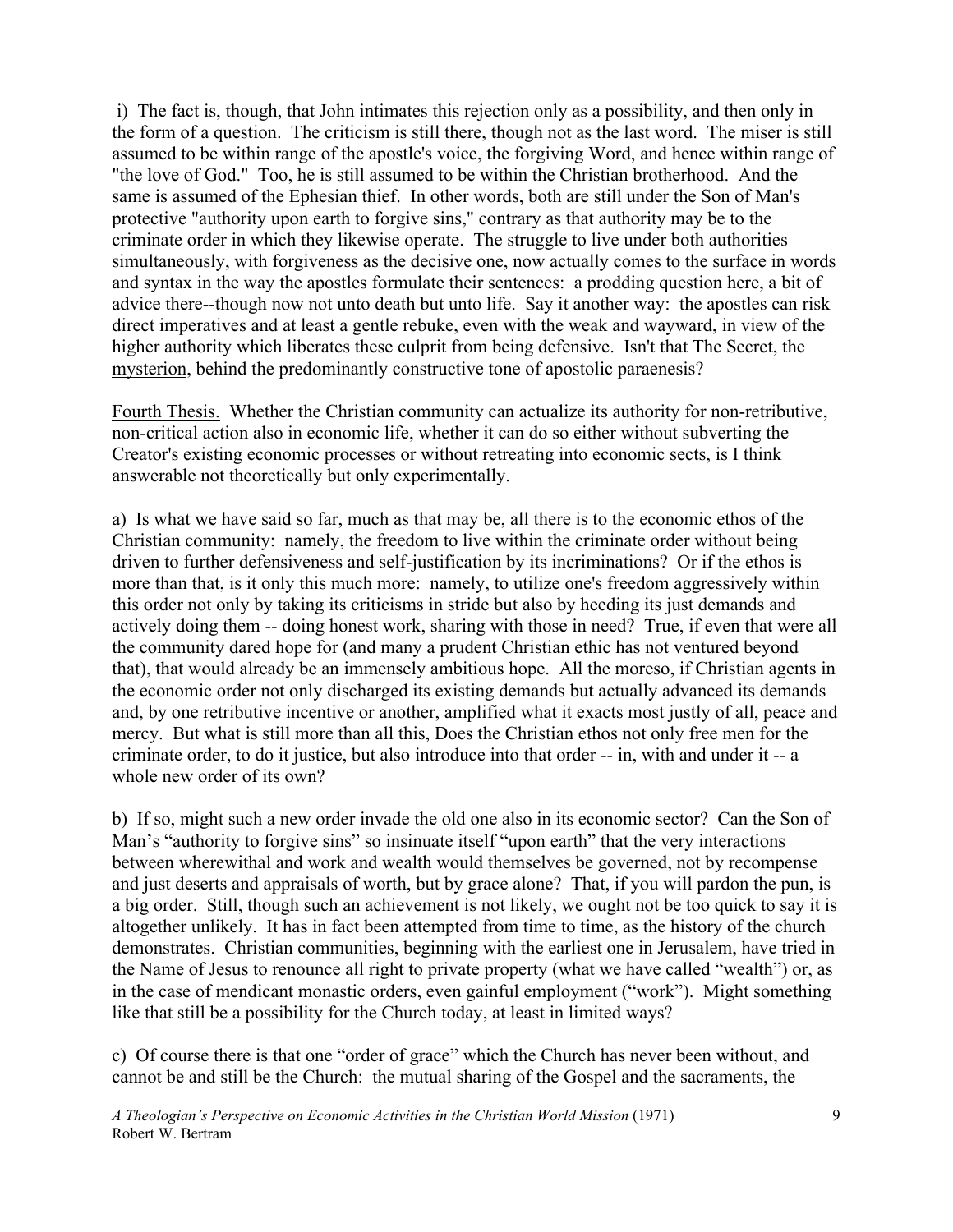apostolic ministry of the Word. That too is ethos, and not merely a private ethos of the inner person but a public, supra-personal structuring of human relationships for giving and receiving, acting and being acted upon. To emphasize how this public ministry of Gospel and sacraments is indeed a corporate, supra-personal structure, we need only recall that it does not derive its distinctive character from the individuals who carry it on, whether its ordained officiants or its lay recipients. It is distinguished as Christian, this communal order, by its graciousness, its logic of non-retribution. That is of the essence of its institutions: the Gospel it shares, its baptisms, its Holy Communions, its mutual absolutions. Yet all these socially structured transactions retain their gratuitous character independently of the subjective qualifications of its individual participants. It may even be that some of them, including its officials, are themselves not Christians. (That has been said to happen.) Conversely, it is not by their mere enacting of this order – say, by receiving its sacraments or preaching its Gospel – that they become Christians, *ex opere operato*. This churchly ministry of reconciliation is an overt structure like any other social order, yet (let us hope) without their inherent retributiveness.

d) But can this grace-ordered giving and taking of Gospel and sacraments take similar shape, non-retributively, in Christian economic community? Is that perhaps implied in the Johannine passage we have been considering, with its talk of "need" (not deserts or rights or due) and of "give" (not remunerate or repay or negotiate) and especially of "brother" (not debtor or creditor or prospect)? Does this brotherhood, in which the participants grace one another with Gospel and sacraments, imply a similar brotherhood of "goods" – all of it without any reckoning of what the other has coming to him or of what he owes?

e) No doubt the suggestion sounds idealistic, and by "idealistic" we might mean, I suppose, "It will never work." But the hazard, really, is worse than that. The greater risk is that, even if such an undertaking could succeed internally, it might do so only at the expense of the surrounding economic order. That is, it might create the public misimpression that basic economic processes – not only wherewithal and wealth and work but also their essential retributiveness with its critical evaluations -- are in principle invalid. Of course that kind of tampering with the realities of creation might incur the added disadvantage as well of economic disaster for the Christian experiment itself -- or, almost as sadly, economic compromise. Examples abound, and Dr. Danker's rich bibliography shows more of all this than I either need to or can. Witness the original experiment by the Jerusalem congregation. When the hope of Christ's imminent return was disappointed, the practice of communal ownership had to be discontinued. Only a few years later the mother of John Mark is reported as owning her own home. But could the venture have survived in any case, failing (as it apparently did) to provide for the element of productive work and liquidating the community's productive assets? Could this have been why Paul had to take up a collection for the "poor brothers in Jerusalem"?

 f) Later Saint Francis and his Poverello showed that in the meantime they had at least learned the importance of work, if only of begging, though never for wages or alms beyond what they needed for one day at a time. Yet more than that was needed, when Francis died, to finance a basilica in his memory at Assisi; so Brother Elias installed a moneybox. Brother Leo smashed it, and the split ensued between the Spirituals on the one hand, who still insisted on their master's *regola senza glossa*, and the Conventuals on the other. Inevitably, though, the Franciscans' growing success, both in size and wealth, demanded Cardinal Ugolini's compromise: let the church have the *dominium*, the lordship over their wealth, and grant the friars the "use" of it.

*A Theologian's Perspective on Economic Activities in the Christian World Mission* (1971) Robert W. Bertram